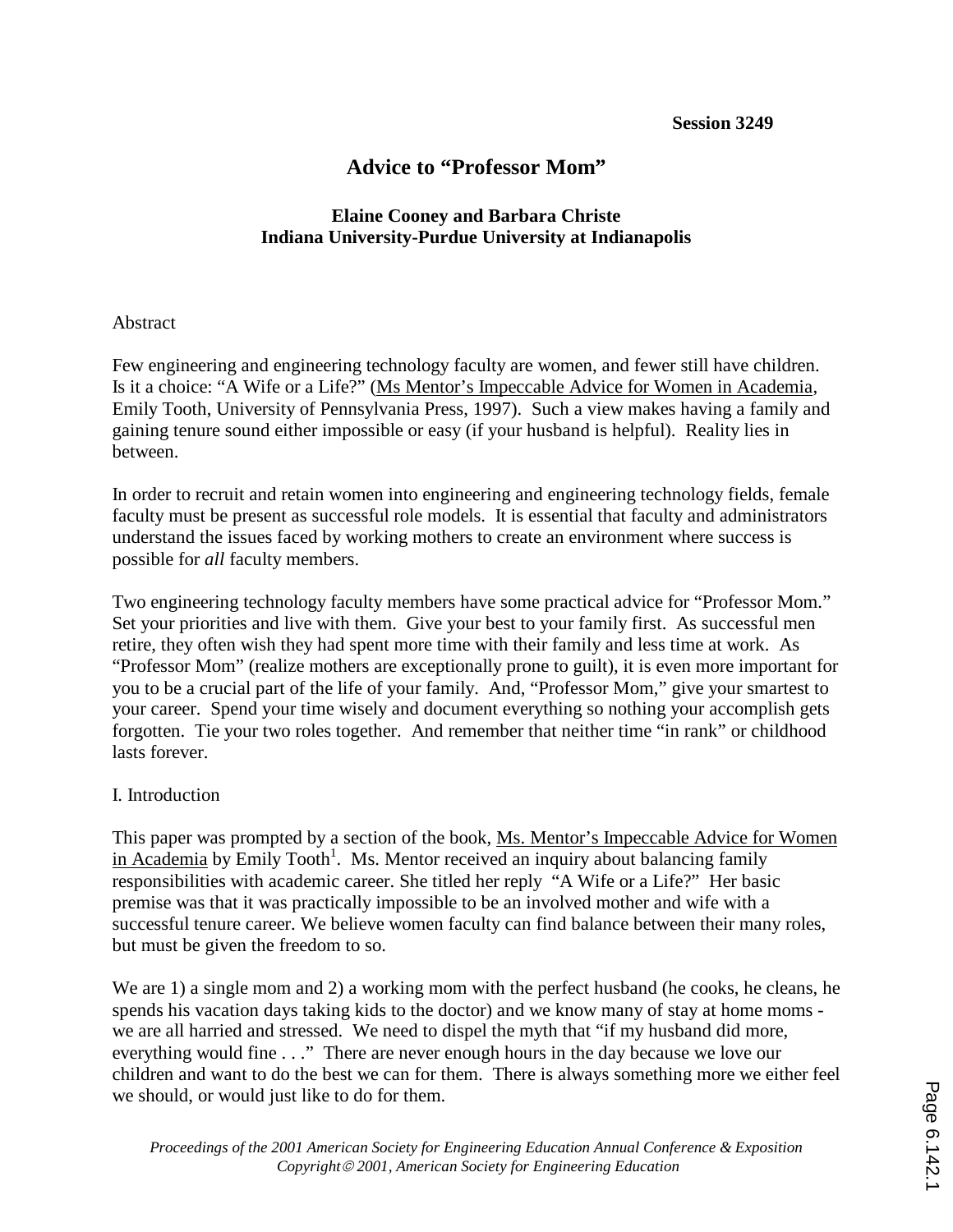Finding balance is difficult. Universities are making allowances for, and even rewarding, faculty (usually male) who wish to balance entrepreneurial and professorial roles. However, paying serious attention to family obligations is seldom viewed in the same light as working part time for a private company, even though the time commitments might be the same. Ezkowitz et al  $<sup>2</sup>$ </sup> found in their research "Thus, at present, the strategy of balancing career and family is contrary to the culture of high-status research universities and is difficult to arrange and sustain. Nevertheless, this is the option that most women in our sample wished to pursue. Few had the support of their institutions or persons available whose example they could follow."

### II. Rationale

There is an expressed desire of society as a whole to have more females in non-traditional fields. However, few engineering technology faculty are women. Universities find it difficult to locate women who meet the TAC-ABET qualifications for technology faculty. Of the 382,700 engineers in industry with master's degrees, only 10.7% are women. If a doctorate is required, search and screen committees will only find 6.8% of the 80,300 industry engineering PhD.'s are women<sup>3</sup>. Because this data does not break out years of experience, and because the number of the women in the field has become significant only recently, the actual number of women candidates who meet the requirement of masters with three years of industrial experience is actually lower.

There is a critical link between female students pursuing degrees in the engineering disciplines and the presence of female faculty in their education. If the female faculty are stressed and struggling to balance family and career, female students may loose motivation to continue in the field. Our female students directly question us regarding the practical aspects of balancing personal lives and careers. The truthful response we provide greatly influences our students' vision of their work and family arrangements. If female students do not have successful role models who demonstrate how to balance engineering technology and family they will look for role models in other fields who can. Certainly this is counterproductive to recruitment efforts.

It is essential that faculty and administrators understand the issues faced by women faculty with families in order to go beyond lip service for the encouragement of women into engineering and engineering technology. "Academic practices, presumed to be meritocratic and gender-free, often work against women's professional success." 2 For example, faculty involvement in a private company consultation is praised and rewarded. It is well understood that consulting work keeps faculty technical skills current and thus enable them to teach students current evolutions in the field. What is seldom acknowledged is that the teamwork and leadership skills, which are also demanded of our students, are honed by family obligations. Mothers must be able to communicate, motivate, schedule, prioritize, build consensus, etc. These essential abilities, which are exactly what industry seeks in a diverse workforce, can also be brought into the classroom.

Industry and academia present different challenges for female employees. While business still has " glass ceiling" issues, many of the daily problems of working mothers have been addressed by making the work place more family friendly: flex-time, on-sight day care, telecommuting, etc.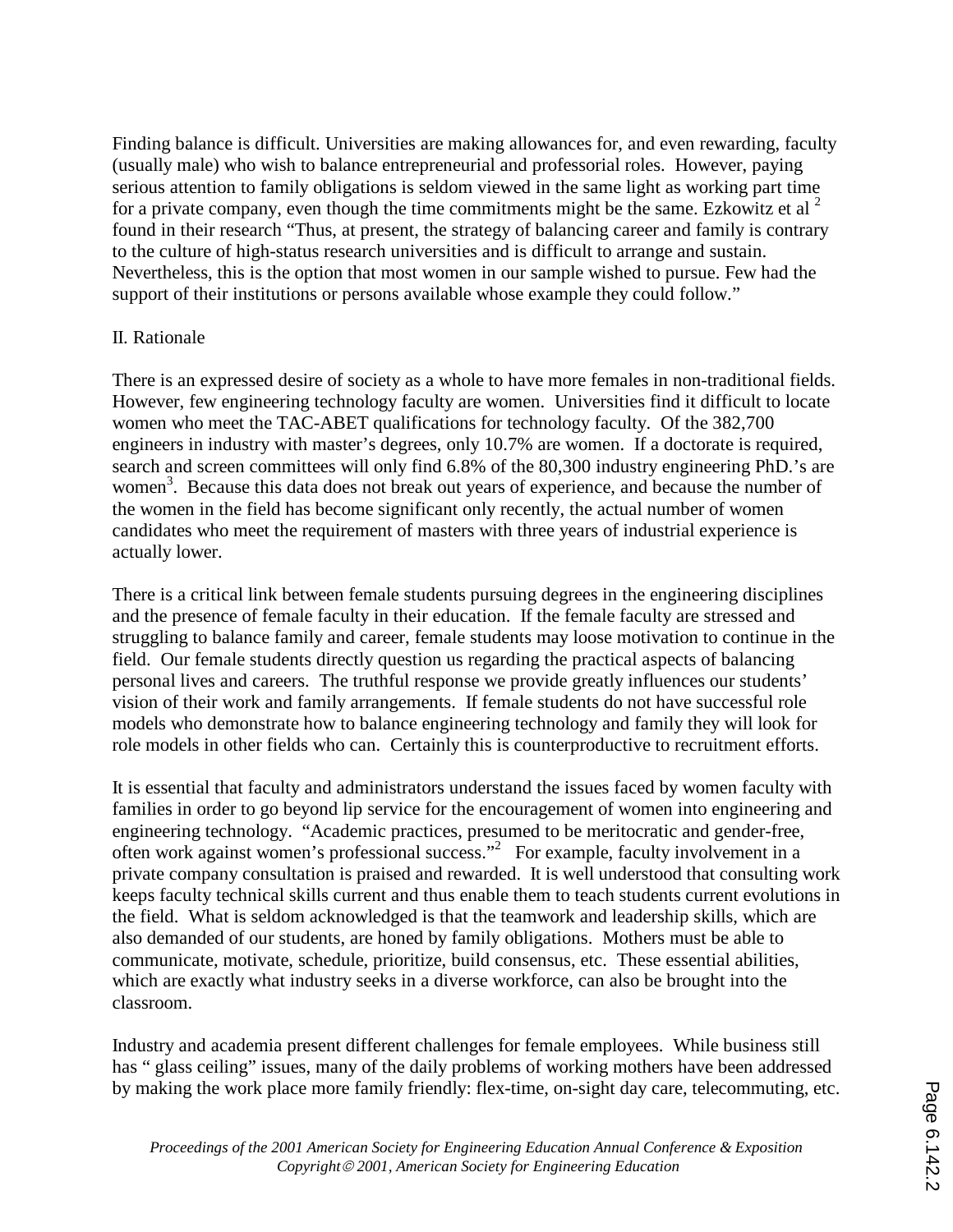Universities and their unique environments must seek distinctive and creative solutions to be family friendly. Techniques traditionally created to break "glass ceiling" problems do not apply to the skill set desired in successful faculty.

We believe that there are some practices that women faculty can employ to help create balance and successful career development.

## III. Basic Advice

First, we must dispel a myth: school age children take as much time as infants! Even though we don't have to change their diapers anymore, there are more demands that cannot be met by childcare providers. This is especially true for intellectual parents who know the importance of doing homework correctly and the benefits of extracurricular activities. While working in industry, pregnant with her first, one author couldn't understand why a mother of two grade school age children should negotiate so hard and long for a part time position. She tried to explain that school brought the complications of homework, field trips, having friends over to play and work on group projects, music lessons, sports, etc. Parents are the only ones willing to spend the hours from 3:00 to 9:00pm every day as driver and chaperone. Many times every child will have to be a different place - necessitating both parents pitching in and there still not be a way to get it all done. Since most universities do not treat part-time faculty as permanent employees, let alone support advancing part-time faculty in rank or tenure, asking for a part time position for women faculty is the same as resigning. Women faculty must find another way to cope for the long term. Methods must work from the birth of a first child until the youngest grows up and leaves home – a span of 18 or more years.

Set your priorities, then, live with them. Give your best to your family. Many successful men say as they retire that they wished they spent more time with their families and less time at work. As mothers (always prone to guilt) it's even more important for us to be a crucial part of our families' lives. This means that there will be many times when your roles will collide. When you cannot be at a meeting because of a tonsillectomy, do not see this as failure. You have made a choice between being in two places at once and reality.

Tie your roles together. Make everything count twice. Develop and coordinate an activity within your field of expertise for your child's classroom - then document it as K-12 outreach in your dossier. Maximize every minute by being able to pick up your faculty role when as Mom you have a moment of peace. Keep work with you in the car to pick up when you are waiting in the doctor's office or in the car pool line, or during soccer practice.

Document everything. Ms. Mentor explains this well in her book. Things that are routine or may seem insignificant can become a key point in your dossier. But it is vital to update your file frequently (weekly?) so nothing is forgotten. When you present an experiment in the fifth grade classroom, write it down right away!

Examine the way your co-workers think. The men we work with do not worry about snow days or school vacations. They can stay late when necessary and drop everything when asked. By examining their perspective, viewing their flexibility, we can see how they react and have found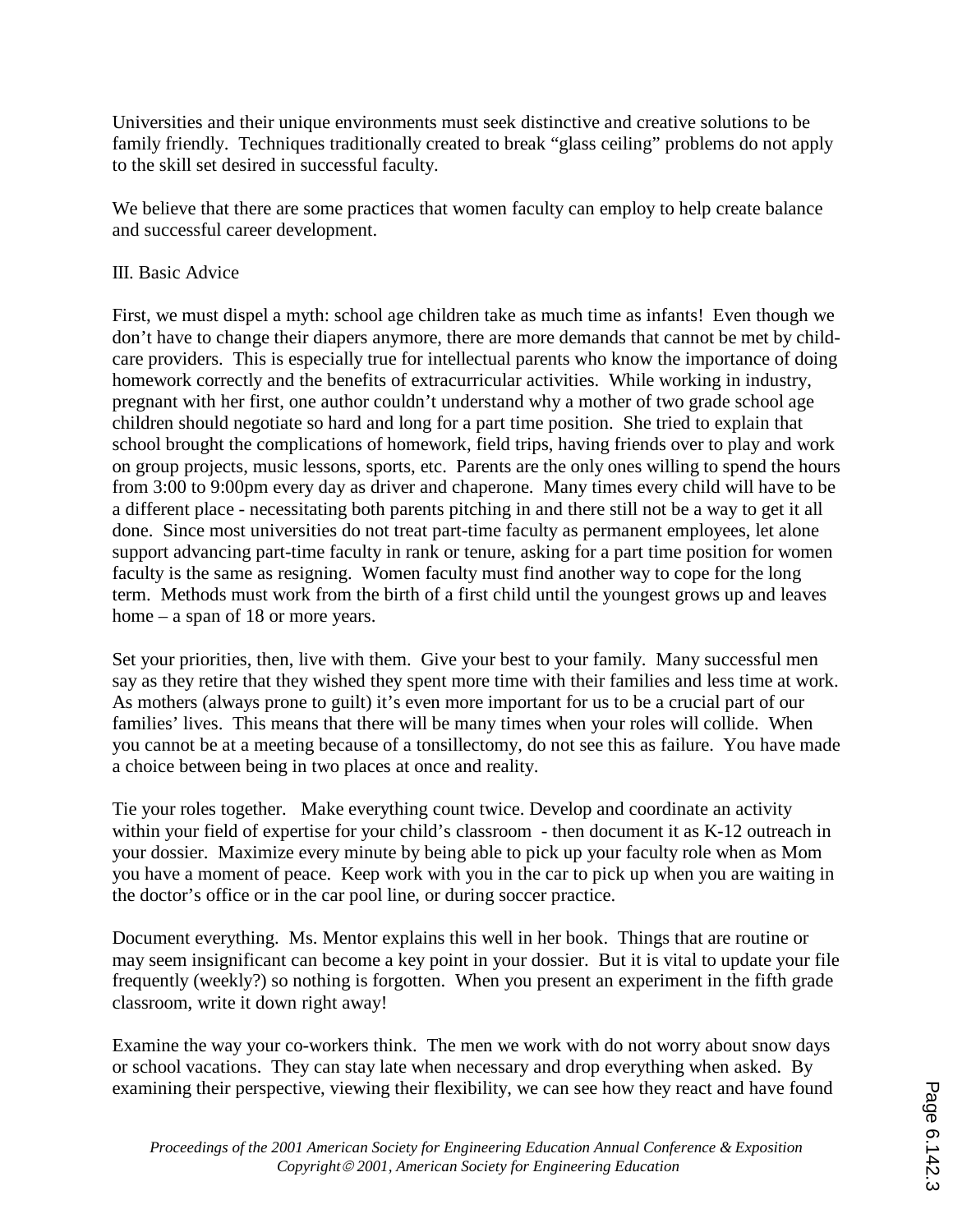the following to be constructive. Face the difference between the two worlds of work. Knowing the differences helps you accomplish two things. First, you can brainstorm and, perhaps, be able to piece together a plan that will bring some of *their* flexibility into your household. Secondly, you will be able to see your restrictions and make them clear to others. While this may not seem to be a satisfactory solution, defining the limits of your capabilities in the roles as wife, mother and professor lessens personal expectations of perfection in every category.

Spend your time wisely. Give up on perfection. Learn to say "no" well. Be firm, be reasonable and do not offer explanations that include child-care issues. If your "no" is not accepted, you need to state clearly your limitations and a workable solution. Put these ideas in writing, and keep the person who has requested your time apprised of your progress.

Explore the socialization of men and the differences in your upbringing. Learn about the psychology of men in business. Sherwood describes some of these differences: "Men also take things a lot less personally. They will yell and scream and call each other bloody idiots over a technical point, then go have a beer together. The fact that someone doesn't like a particular idea of yours does not necessarily mean that they don't like or respect you. They just may lack diplomacy. If someone is in your face, it's probably because he or she feels responsible for but not in control of something. This is a deadly combination." 4 The information you learn will also be very helpful to your female students.

See your position as unique and an opportunity for standing out, being remembered. You may be asked to represent your school because of your gender – see this as a positive occasion, just don't say yes too often. As one of the few (or only) female faculty members, you will be drafted for many committees that need "a woman's point of view." Only agree to serve on the committees that 1) are important to your career or 2) you deem personally important. Say "no" to the rest.

Recognize that you may have to prove your abilities many, many times, but respect will come with repetition. Salesmen will not assume you are a faculty member. New students will sit agog when you walk in the first day. However, once you answer their questions correctly or solve their crisis, you will have changed *them*, enlightened them! Be patient!

## IV. Conclusion

In order to achieve the goal of diversity in the work force, the established faculty and administration must recognize that females, especially those with families, cannot fit into the mold created by years of traditional expectations. "Earlier in the century, marriage was grounds for a woman's expected retirement from a faculty position. The mutual exclusion of academic and family life has a long history. Until well into the nineteenth century Oxbridge male academics were also expected to choose between academic career and marriage. . . .Even when a choice between academic career and family is no longer an official requirement, the presumption that each role requires a woman's total attention survives. It next surfaces when children are contemplated or arrive."<sup>2</sup> Simply endorsing a search for more female faculty will not produce the desired result – more female faculty. A key component of the process is the recognition that female faculty *are different*. We have different issues and offer a different texture to the process